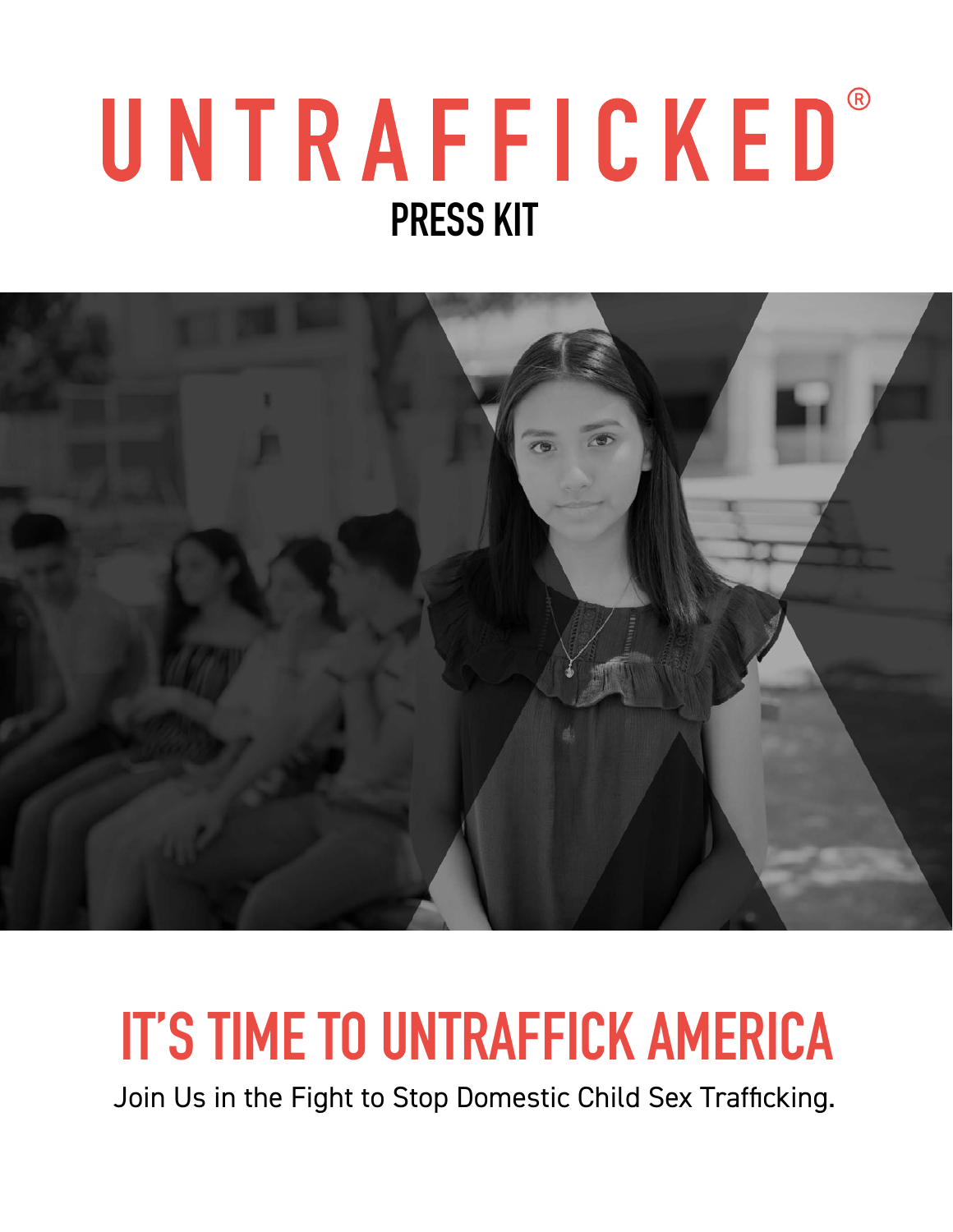### **ABOUT UNTRAFFICKED** ®

Untrafficked® is a 501(c)3 non profit corporation. The EIN number is 85-0894728.

Most Americans are unaware that children are being groomed by traffickers every day. In addition, the domestic anti-sex trafficking sector is fragmented and in need of leadership, organization, strategic input and cohesive program management. Most of the organizations do not have the means and tools needed to effectively serve victims of sex trafficking. New and innovative ways are required to combat demand for purchased sex, raise awareness to this nationwide epidemic, and provide safe environments for victims.

Untrafficked® was established to mobilize and equip America to stop child sex-trafficking, help survivors heal and give them hope for a brighter future.

We developed a platform to equip our members and collaborate with well vetted anti sex-trafficking organizations in order to bring support and operational structure to compassionately and effectively serve victims.

#### **OUR MISSION**

Untrafficked® is an anti-child sex trafficking organization that educates and empowers Americans to speak and act with one voice in defense of at risk children and children that are survivors of sex trafficking. Untrafficked's diversity across political, ethnic and demographic categories maximizes our impact in communities, the media, on campus, in our nation's capital and across the United States. Untrafficked® is committed to confronting indifference and combating child sex trafficking in all its forms wherever it may be found.

### **OUR LEADERSHIP**

Untrafficked<sup>®</sup> is a grassroots organization. We operate with a very small paid staff, and depend heavily on our volunteer leaders. The dedicated men and women who donate their time to do the heavy lifting in the field are our most valuable resource. From the leadership of our executive board to the local and regional leaders across America, these volunteers play a critical role in helping Untrafficked® achieve its mission.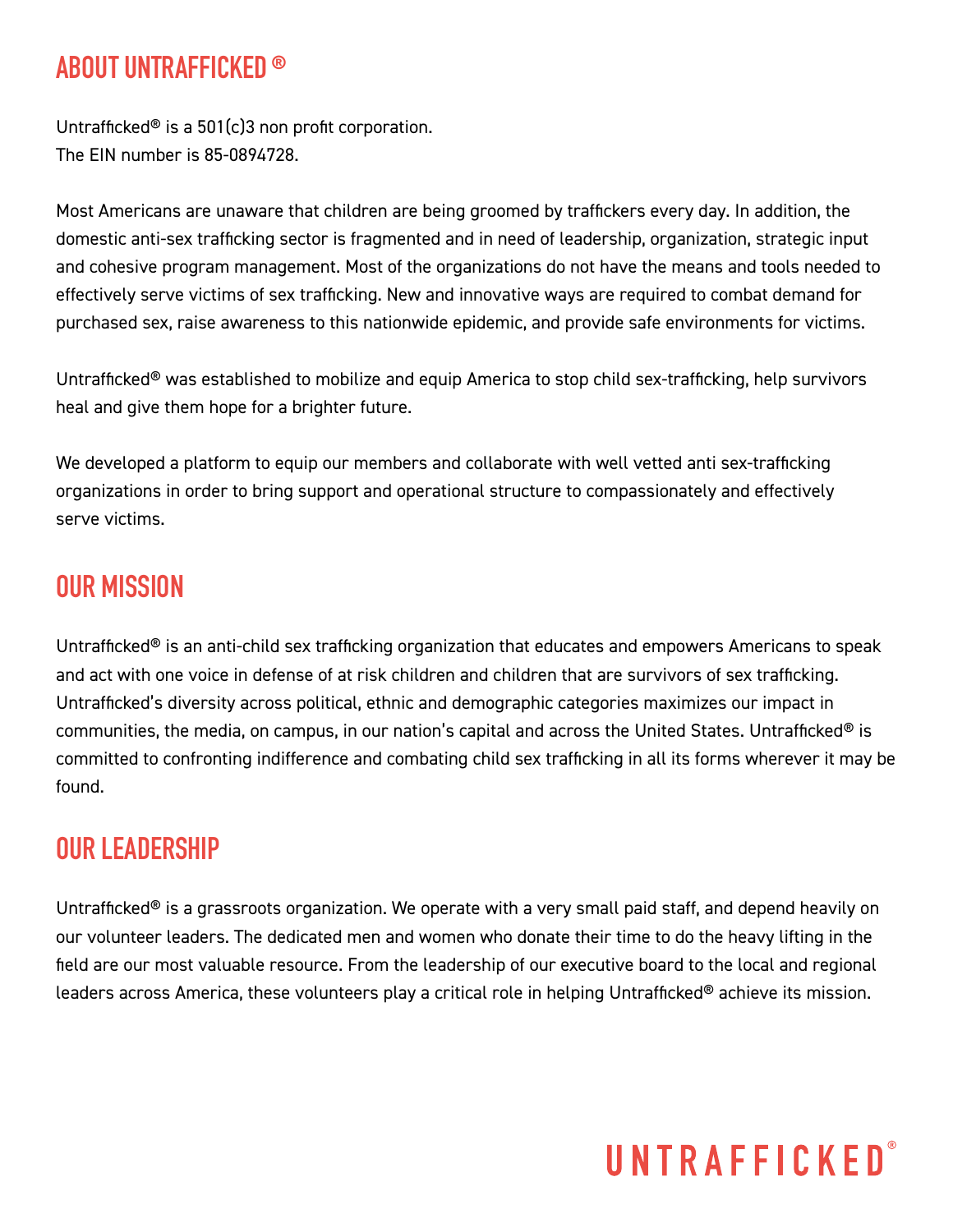

#### **ERIC COLTON** CHAIRMAN OF THE BOARD & FOUNDER

Eric has proven skills in building strong management teams and guiding business vision and strategy to execution. He has a successful record of organizational architecture, branding, marketing, key team building, strategy, project launches and long-term execution in multiple industries, domestically and internationally.

In 2019, Eric discovered that the United States had become #1 in child sex trafficking and that most Americans were not aware of this issue. He also learned that many existing anti-trafficking organizations are small, local organizations, mostly operated by survivors of abuse and sex trafficking that lack the means or tools necessary to provide adequate care and make a lasting impact. In response, he recruited a highly capable team to take on this issue and formed Untrafficked®, a 501(c)3 nonprofit organization with goals to inform, equip, and mobilize Americans to protect their children, stop child sex trafficking, provide direct critical response services, and support existing organizations that rescue, restore, and equip child survivors of this horrific crime.

 Eric has served as an executive for companies that operated in mergers and acquisitions, aerospace & defense, security, cyber security, threat intelligence, tactical gear, energy, water remediation, consulting, government contracting, footwear and apparel, and retail. Eric was an All-American swimmer, Far Western League champion in Alpine Skiing, and serves in his local church.

He earned his education from Southern Methodist University in Dallas, TX and De Anza College in Cupertino, California.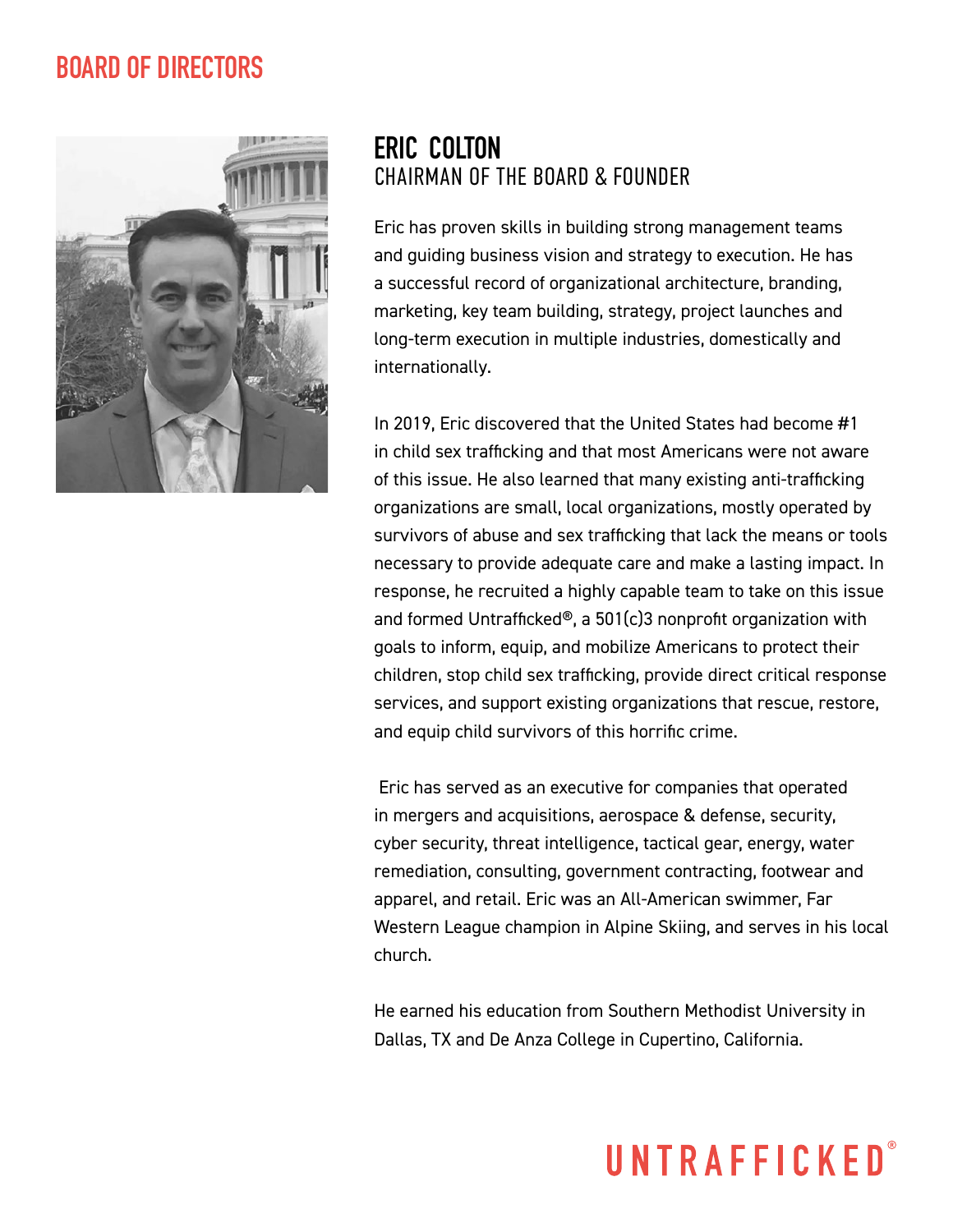

#### **KATHLEEN WINN** DIRECTOR

Kathleen is a founder of New Beginnings, a homeless shelter for women and children that is in Tucson, AZ. Her heart is to serve the Lord and fulfill on His mission for her life. She currently serves on the Governing board of the Maricopa Community College District, elected in 2018. Kathleen also serves as the Executive Director of Project 25/VAST (Valley Against Sex Trafficking), a nonprofit focused on legislative changes and supporting law enforcement. This organization features advanced technologies that support their long-term strategies to combat human and sex trafficking. In addition, Kathleen serves as the Board Secretary for the GOD is not Dead Foundation. Kathleen is a State Committeeman and serves on the Board of the Arizona Federation of Republican Women. She is 3rd Vice president of her Legislative District. Previously, she served on the Board of Directors of the Pinnacle Forum.

Kathleen is married to Albert Winn who is a retired VP of Boeing Apache Programs. Together, they have 7 children and 12 grandchildren. Kathleen is a graduate of the University of Arizona with a BA in Communication.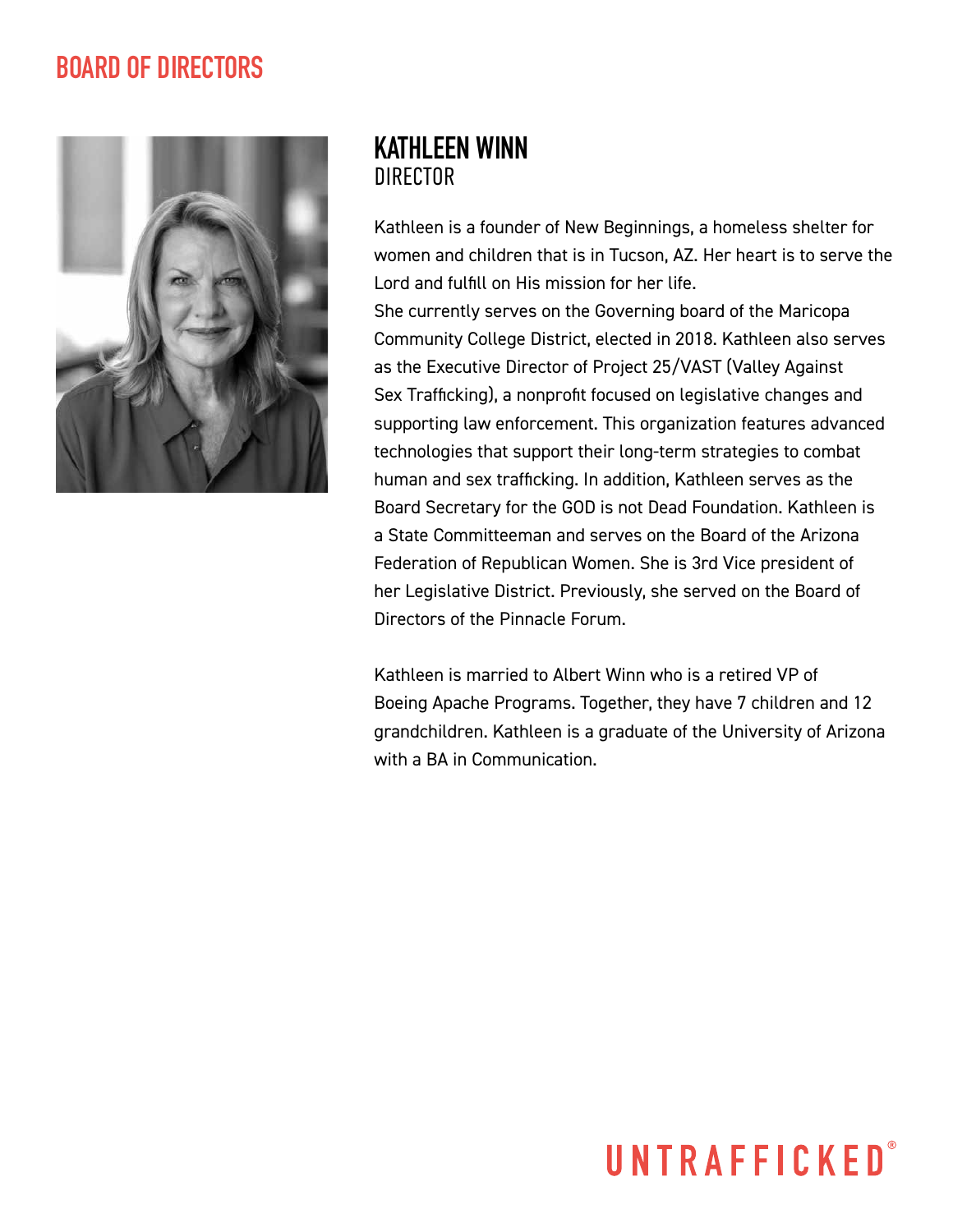

#### **SCOTT LAWLER PRESIDENT**

Scott serves as the CEO of LP3 Technologies, providing rapid systems engineering/development, information assurance, cyber security, open source intelligence, and supply chain risk management/intelligence to commercial, Department of Defense, and Intelligence Community customers. He provides leadership as well as subject matter expertise to customers in Enterprise Architecture, Information Assurance, Security Architecture, and large scale Enterprise Management Operations.

Scott is a Board Member on the Common Vulnerabilities and Exposures team. Active in the Intelligence and National Security Alliance, Scott supports both the Technology Council and the Cyber Council. He volunteers on the National Reconnaissance Office Industry Advisory Group. As a Certified Information Systems Security Professional (CISSP), he supports the International Information Systems Security Certification Consortium as a subject matter expert for a variety of international cyber security professional certifications. He supports the CISSP, Information System Security Architecture Professional (ISSAP), and Information Systems Security Management Professional (ISSMP) credentials. Scott was hand picked to help ISC2 create the new Healthcare Information Security and Privacy Practitioner (HCISPP) credential.

Scott founded Protecting Tomorrow; a nationwide 501(c)3 organization to help educate disadvantaged children. He also served as Chairman of the Board. Scott frequently volunteers as an expert speaker to businesses and community groups to help educate people on how to be safe and secure online.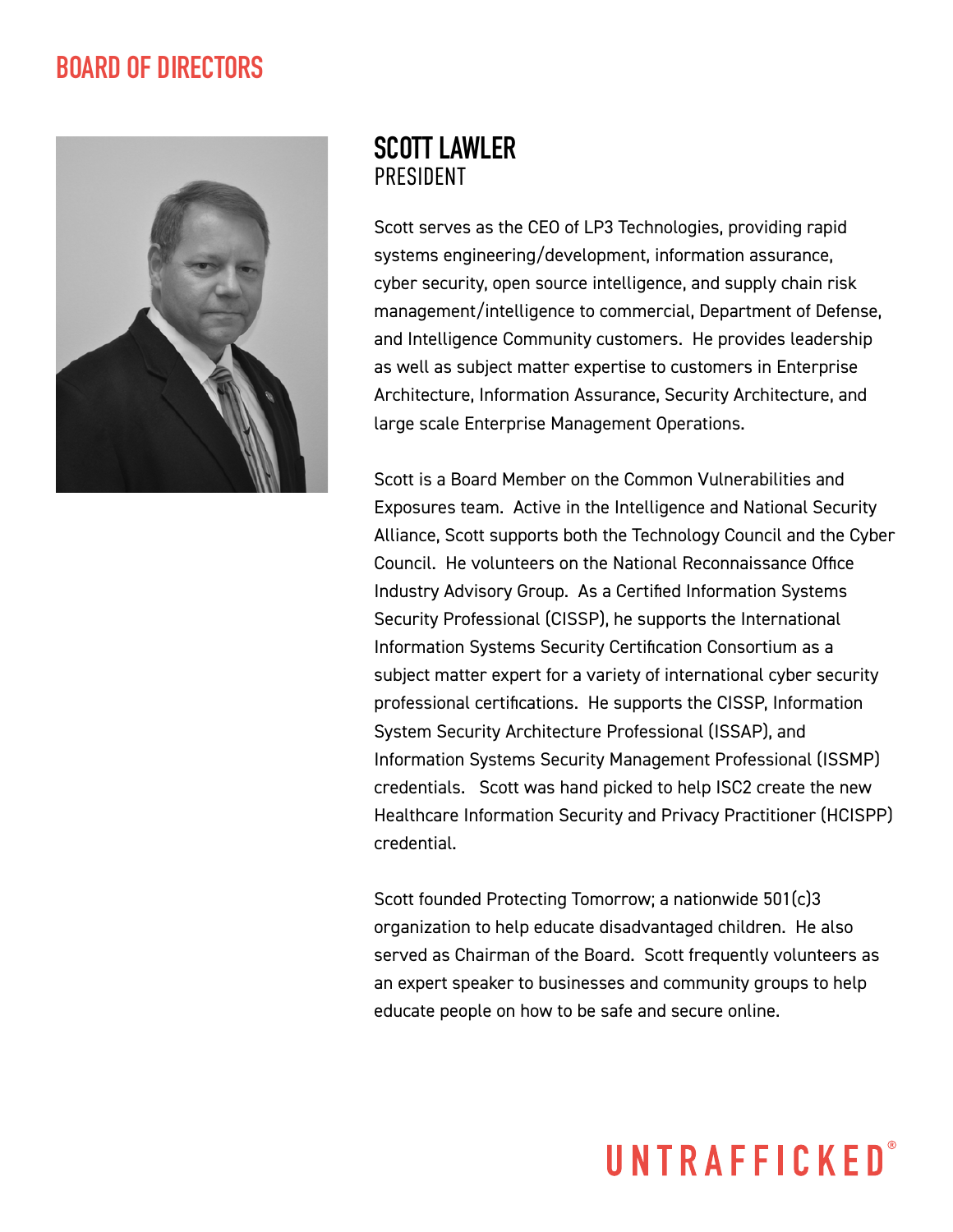

#### **BRYCE GRAY** TREASURER

Bryce is a compassionate leader, strategic thinker, a trusted advisor, and brings a wealth of nearly 30 years of business and investing experience. Mr. Gray has expertise in tax and corporate structuring, generational planning, and business acquisitions.

Bryce serves as a sell side M&A advisor at Generational Group, and co-founded and served as President of an investment hedge fund advising individual and institutional clients with peak assets of more than \$650mm. Since monetizing that investment twelve years ago, Mr. Gray has purchased and sold positions in multiple lower middle market companies. Mr. Gray is a member of the Michigan Bar Association and is a Certified Public Accountant. In addition, Mr. Gray has assisted many clients with legacy and investment planning.

Mr. Gray earned his Juris Doctor degree from Wayne Law School, where he was the top Moot Court Oralist. He earned his Masters in Business Administration from the University of Michigan where he focused in Finance. Mr. Gray graduated from Northwestern University where he earned a Bachelor of Arts majoring in both Economics and Mathematical Methods in the Social Sciences.

Mr. Gray holds several corporate and ministry board positions and enjoys investing in private companies where strategic partnership has the potential to catalyze significant growth.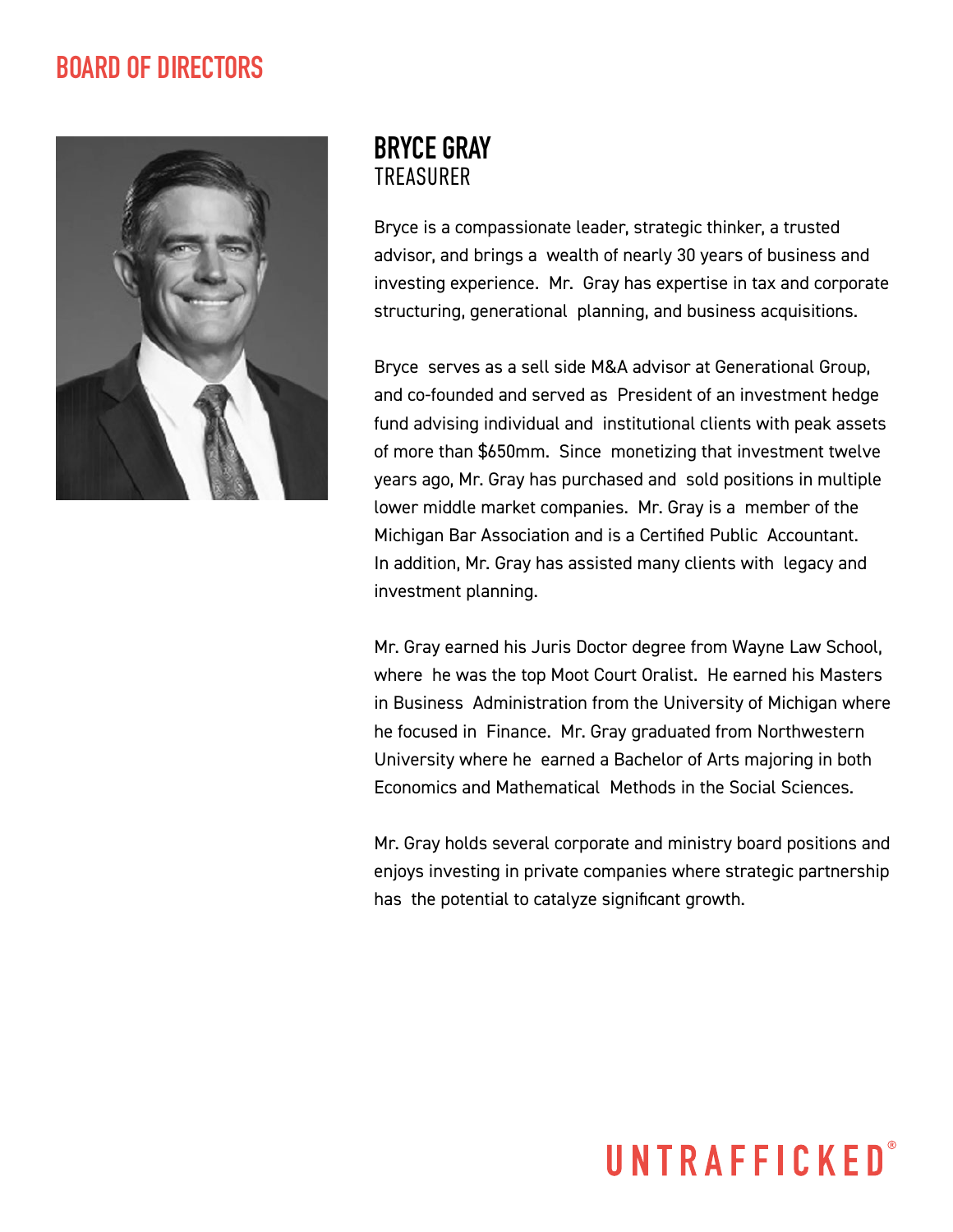

#### **ART LINDSLEY, Ph.D.** DIRECTOR

Rev. Dr. Art Lindsley is the Vice President of Theological Initiatives at the Institute, where he oversees the development of a theology that integrates faith, work, and economics. Most recently, he had served as President and Senior Fellow at the C.S. Lewis Institute since 1987. Prior to that, he was Director of Educational Ministries at the Ligonier Valley Study Center and Staff Specialist with the Coalition for Christian Outreach in Pittsburgh, Pennsylvania. He is also co-founder of Reformed Theological Seminary's Washington, D.C. campus.

He is an editor of and contributing author to IFWE's Counting the Cost: Christian Perspectives on Capitalism (Abilene Christian University Press, 2017), and For the Least of These: A Biblical Answer to Poverty (Zondervan, 2015). Dr. Lindsley's key research in these books deals with two biblical passages commonly used to promote socialism, Leviticus 25 and the topic of Jubilee, and Acts 2-5.

He is also the author of C.S. Lewis's Case for Christ, True Truth, and Love: The Ultimate Apologetic. He is co-author with R.C. Sproul and John Gerstner of Classical Apologetics, and he often writes articles on theology, apologetics, C.S. Lewis, and the lives of many other authors and teachers.

Rev. Dr. Lindsley earned his Bachelor of Science in Chemistry from Seattle Pacific University, Master of Divinity from Pittsburgh Theological Seminary, and Doctor of Philosophy in Religious Studies from the University of Pittsburgh. He and his wife Connie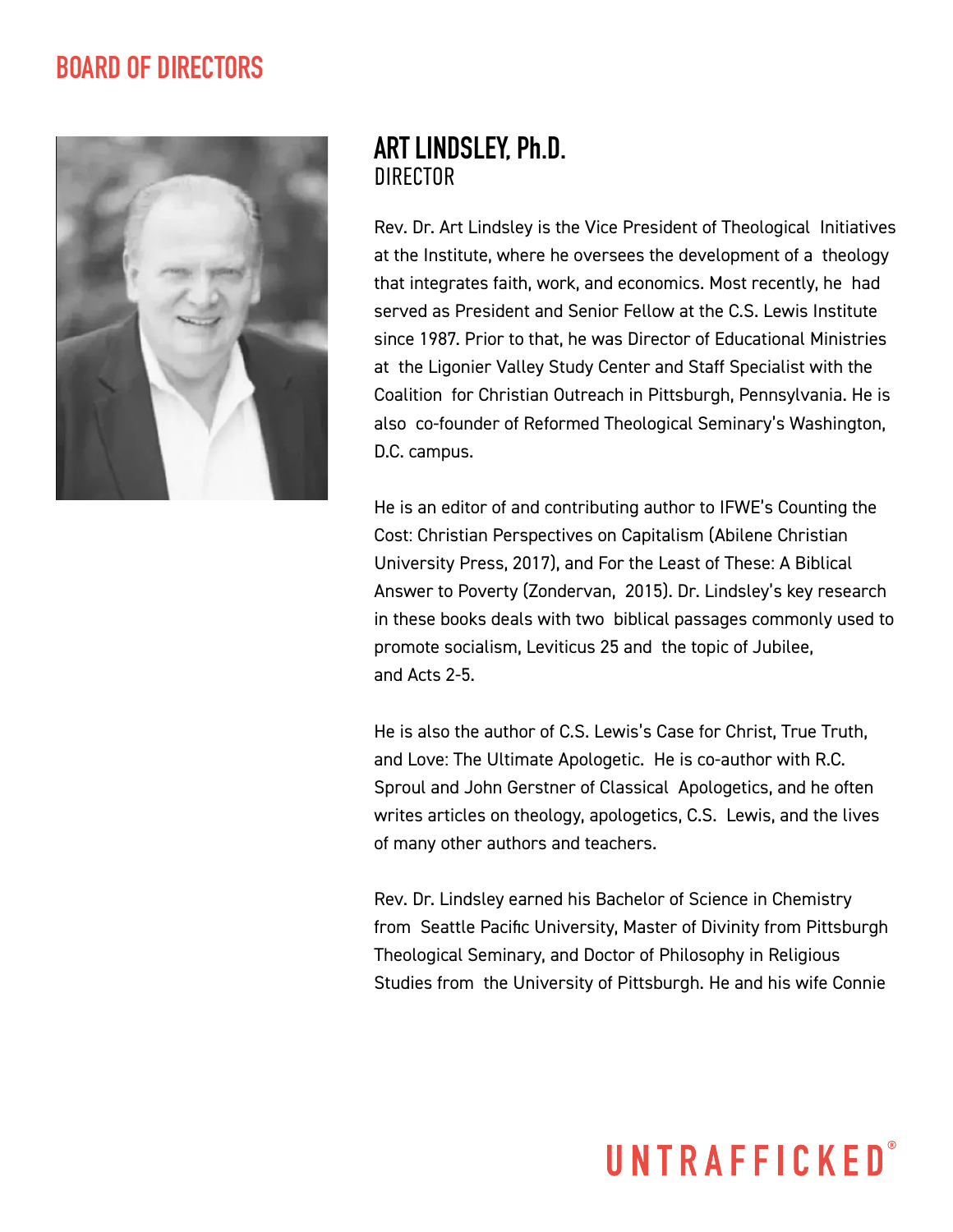### **ADVISORY BOARD**

**DR. AMBER WILSON BART MARCHANT BOB WHITAKER CHARITY PAREZIN CJ EAST DR. SHANNAN CRAWFORD EDWARD SMITH ELIZABETH REISINGER ERIC SAPP EVAN UMBERGER JASON ALPERS JEFF TAYLOR JOHN BAISDEN JONATHAN HIPPENSTEEL JORDAN ROBERTS KAPPES CHATFIELD KELSEY ROBERTS USAF LT. GEN. JOHN CAMPBELL (RET.) LYNN MCDANIEL MARK OPPEL MIKE MOORE RANDY SKINNER RAY STURDAVENT RONNA WEST CROSS, JD SAM KIM SETH PEARSON TOM MARTIN TOM SACKIE**

**KEN SPEDDEN**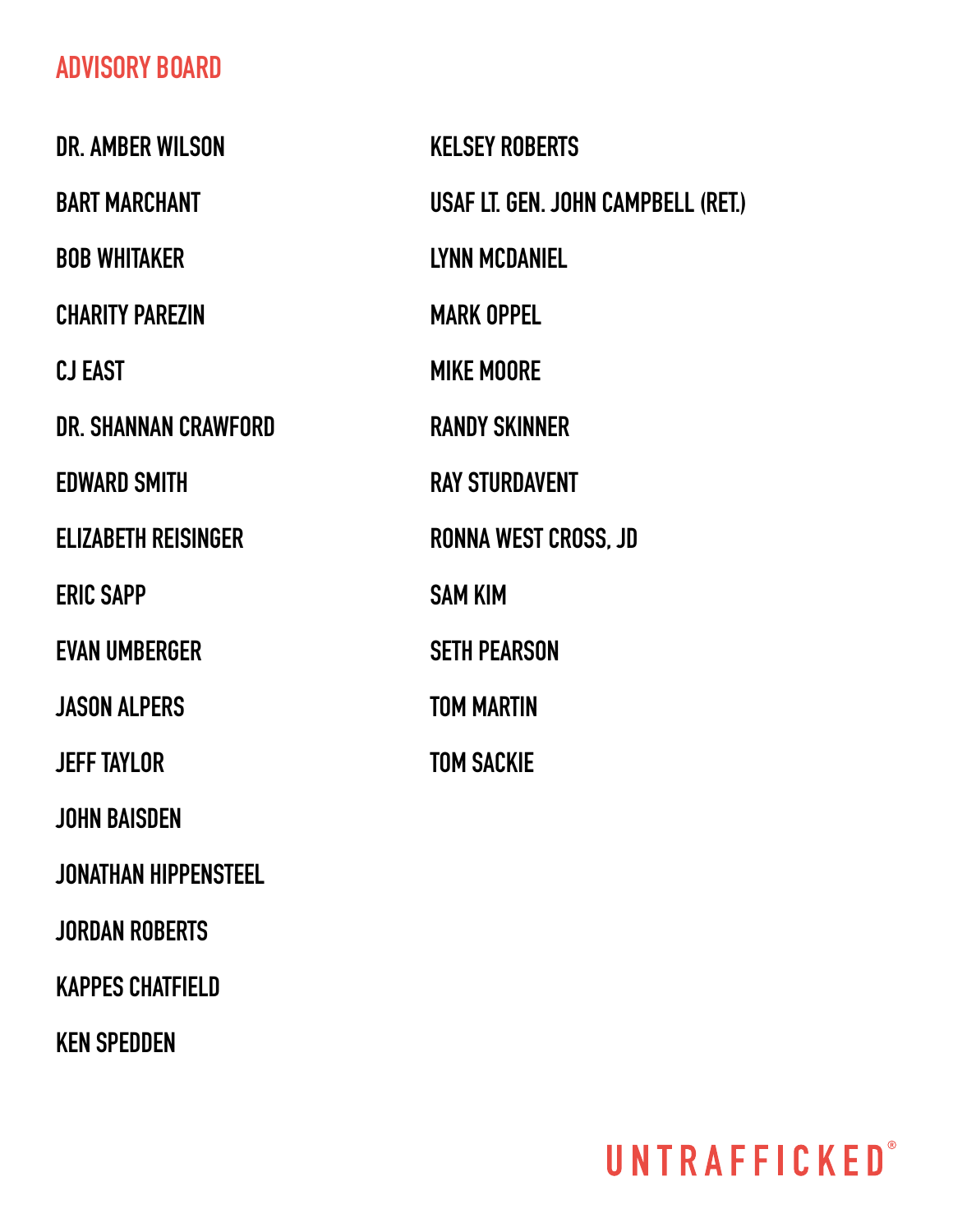### **CONTACT INFORMATION**

**For Press Inquiries, Please Email:**  [press@untrafficked.org](mailto:press%40untrafficked.org?subject=)

**Street Address:** 100 Crescent Court Suite 700 Dallas, Texas 75201

### **SOCIAL HANDLES**

**Twitter:** [@untraffickusa](https://twitter.com/untraffickusa) **Facebook:** [@untraffficked](https://www.facebook.com/untrafficked) **Instagram:** [@untraffickamerica](https://www.instagram.com/untraffickamerica/)

### **BRAND ASSETS**

**Download Logo Files Here:** <https://untrafficked.org/assets/images/Untrafficked-Brand-Assets.zip>

#### **Brand Colors**

| Hex: #ea4b43 | Hex: #292929 |
|--------------|--------------|
| C: 2         | C: 71        |
| M: 86        | M: 65        |
| Y: 77        | Y: 64        |
| K: 0         | K: 67        |
|              |              |

**Brand Fonts**

### USE DIN CONDENSED BOLD IN ALL-CAPS FOR HEADLINES

USE DIN CONDENSED LIGHT IN ALL-CAPS FOR SUBHEADLINES

Use Din 2014 in Regular for body copy.